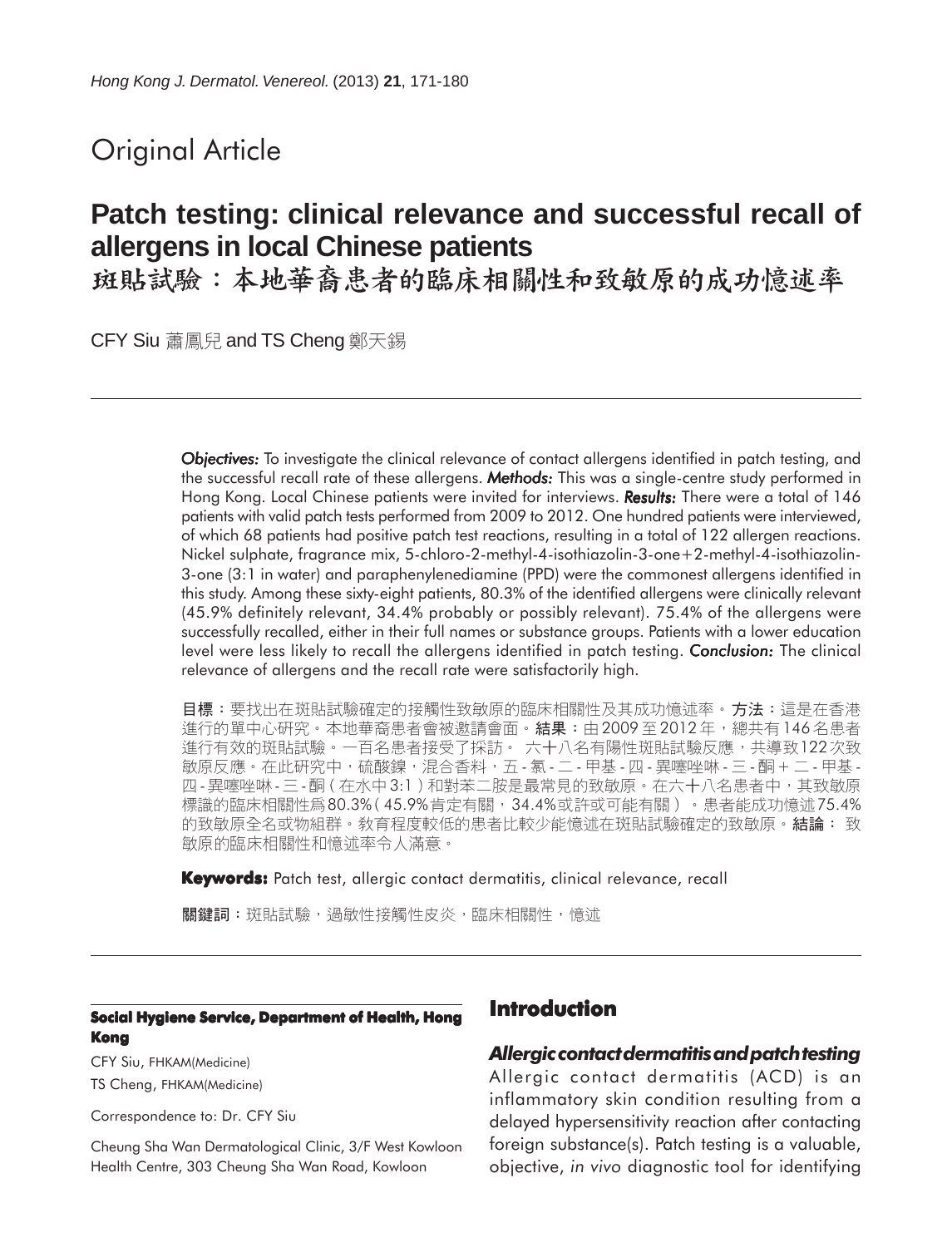causative allergens in patients with allergic contact dermatitis. It carries a sensitivity and specificity of 70-80%.1,2 Two major standard series have been developed in the United States (US) and Europe. The European standard series is commonly employed in Hong Kong.

#### *Common patch test allergens in Hong Kong*

Lee et al. reviewed 490 local patients with patch testing done in a local private dermatology clinic between 1987 and 1988 and found that fragrance mix, nickel sulphate and cobalt chloride to be the most common allergens identified in the European standard series.<sup>3</sup>

The most frequently identified allergens by patch testing from 1995 to 1999 in the Social Hygiene Service (SHS), a major local provider of public dermatology services, were nickel sulphate, fragrance mix, cobalt chloride, paraphenylenediamine (PPD) and Balsam of Peru.4

With the emergence of new allergens that were found to be associated with allergic contact dermatitis, the SHS introduced the 28-item European series patch testing (Trolab®) in 2009 and replaced the previous 24-item European series.

#### *Clinical relevance of patch test allergens*

Patch testing can identify many contact allergens, but a positive reaction to a specific allergen *per se* may not correlate well with clinical symptoms (clinical relevance).<sup>5</sup> On their own, results of patch testing can neither confirm a relationship between a specific exposure and induction of contact dermatitis, nor can it predict what specific exposure can be safely tolerated.<sup>5</sup> Establishment of clinical relevance should be based on the clinical history with evidence of relevant exposure.5,6 Certain allergens identifiable in patch testing were reported as most likely to be clinically relevant in a Singaporean study.7 Data on clinical relevance in Hong Kong is, however, not available.

## *Recall of allergens*

Many of the allergens identified in patch testing are forgotten by the patients afterwards. In a study in the US, patients were able to remember only a mean of 51% of the allergens identified by patch testing.8 The patient's ability to recall the results of patch testing and the adoption of suitable avoidance behaviour might influence the ultimate benefits of patch testing.<sup>9</sup>

The ability of patients to recall allergens identified by patch testing correlated negatively with the number of identified allergens, years elapsed after patch testing and a male gender.<sup>9</sup> In one study, 29% of patients reported the correct names of the allergens and 20% remembered the substance group.9 It is not certain if a similar recall problem is prevalent among local Chinese patients.

# **Objectives**

In the present study, we sought to 1) evaluate the clinical relevance of allergens that were identified by patch testing and 2) evaluate the recall rate of positive allergens.

# **Methods**

## *Study design*

This was a single-centre study performed at the Fanling Integrated Treatment Centre (FLITC), Social Hygiene Service. All Chinese patients who had patch testing performed after the introduction of the 28-item European standard series from 2009 to 2012 were eligible for inclusion into the study. Exclusion criteria included failure of the patch testing procedure, failure to establish contact with the patient for an interview, patients' refusal to participate in any part of the study and patients' mental incompetence in understanding questions or giving answers. Patients with positive patch test reactions were requested to recall the allergen(s) that were identified. The investigator would then remind the patient on his/her identified allergens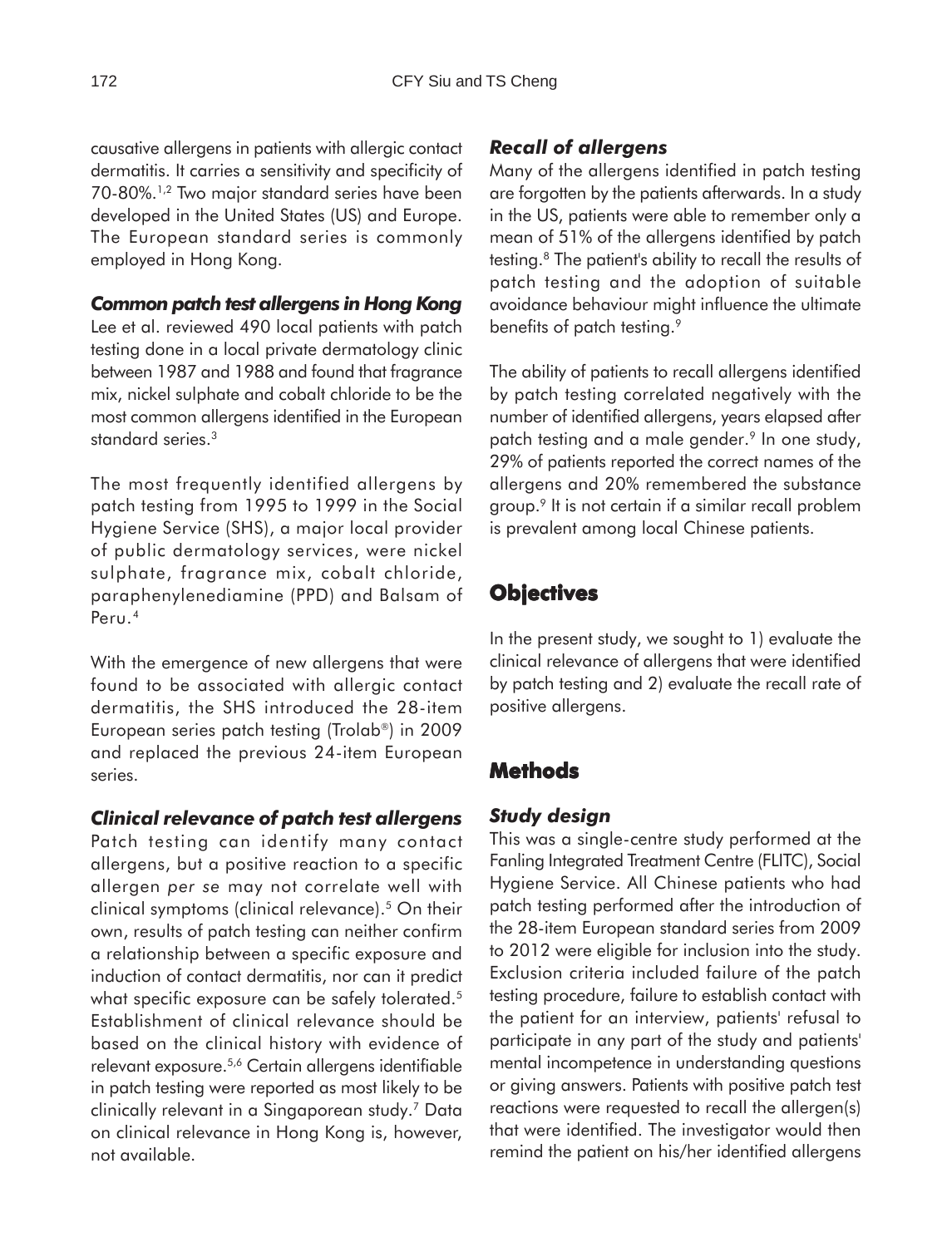For the patch testing procedure, Finn chambers containing the 28 allergens in the European standard series were applied on the upper back (Table 1). The patients were requested to return after 48 hours for the first reading and the second reading was made at 96 hours after the test. The results of patch testing were classified according to the International Contact Dermatitis Research Group (ICDRG) recommendations (Table 2).<sup>10, 11</sup>

|     | <b>Test substance</b>                                                                         | <b>Common source</b>                                                  |
|-----|-----------------------------------------------------------------------------------------------|-----------------------------------------------------------------------|
| 1.  | Potassium dichromate 0.5%                                                                     | Metal, cement, paint                                                  |
| 2.  | Neomycin sulphate 20%                                                                         | Medication                                                            |
| 3.  | Thiuram mix 1%                                                                                | Rubber chemical                                                       |
| 4.  | Fragrance mix II 14% hard paraffin 14%                                                        | Fragrance                                                             |
| 5.  | Cobalt chloride 6 $H_2O$ 1%                                                                   | Metal, building, decoration trades                                    |
| 6.  | Paraphenylenediamine free base                                                                | Dyes                                                                  |
| 7.  | Benzocaine 5%                                                                                 | Medication                                                            |
| 8.  | Formaldehyde in water 1%                                                                      | Disinfectant or preservative                                          |
| 9.  | Colophony 20%                                                                                 | Paper, plasters, adhesive tapes, make-ups                             |
| 10. | Clioquinol 5%                                                                                 | Vioform medication                                                    |
| 11. | Balsam of Peru 25%                                                                            | Medicaments, fragrance in cosmetics                                   |
| 12. | N-Isopropyl-N-phenyl-paraphenylenediamine 0.1%                                                | Rubber chemical                                                       |
| 13. | Wool alcohols 30%                                                                             | Topical medicaments, lanolin eucerin                                  |
| 14. | Epoxyl resin 1%                                                                               | Plastic and glue                                                      |
| 15. | Mercapto mix 1%                                                                               | Rubber chemical                                                       |
| 16. | Budesonide 0.1%                                                                               | Steroid                                                               |
| 17. | Paraben mix 16%                                                                               | Preservative in pharmaceutical, foodstuff,<br>cosmetics               |
| 18. | Paratertiarybutyl-phenol-formaldehyde resin 1%                                                | Glue, leather products                                                |
| 19. | Fragrance mix 8%                                                                              | Perfumes, cosmetics                                                   |
| 20. | Quaternium-15 1%                                                                              | Preservative in topical medicaments, cosmetics                        |
| 21. | Nickel sulphate 6H <sub>2</sub> O 5%                                                          | Metal                                                                 |
| 22. | 5-chloro-2-methyl-4-isothiazolin-3-one+<br>2-methyl-4-isothiazolin-3-one 0.01% (3:1 in water) | Preservative in cosmetics, glues, detergents,<br>moisted toilet paper |
| 23. | Mercaptobenzothiazole 2%                                                                      | Rubber                                                                |
| 24. | Sesquiterpene lactone mix 0.1%                                                                | Plant                                                                 |
| 25. | Tixocortol pivalate 1%                                                                        | Steroid                                                               |
| 26  | Dibromodicyanobutane 0.3%                                                                     | Preservative                                                          |
| 27. | Hydroxymethypentylcyclohexene-carboxaldehyde 5%                                               | Synthetic fragrance                                                   |
| 28. | Primin 0.01%                                                                                  | Plant                                                                 |

|  |  |  | Table 2. Interpretation of patch testing results according to the International Contact Dermatitis Research Group |  |  |  |  |  |  |  |
|--|--|--|-------------------------------------------------------------------------------------------------------------------|--|--|--|--|--|--|--|
|--|--|--|-------------------------------------------------------------------------------------------------------------------|--|--|--|--|--|--|--|

| <b>Score</b> | <b>Interpretation</b>                                                       |
|--------------|-----------------------------------------------------------------------------|
|              | Negative reaction                                                           |
| $? +$        | Doubtful reaction; faint erythema only                                      |
| $+$          | Weak (non-vesicular) reaction: erythema, slight infiltration                |
| $++$         | Strong (oedematous or vesicular) reaction: erythema, infiltration, vesicles |
| $+++$        | Extreme (bullous or ulcerative)                                             |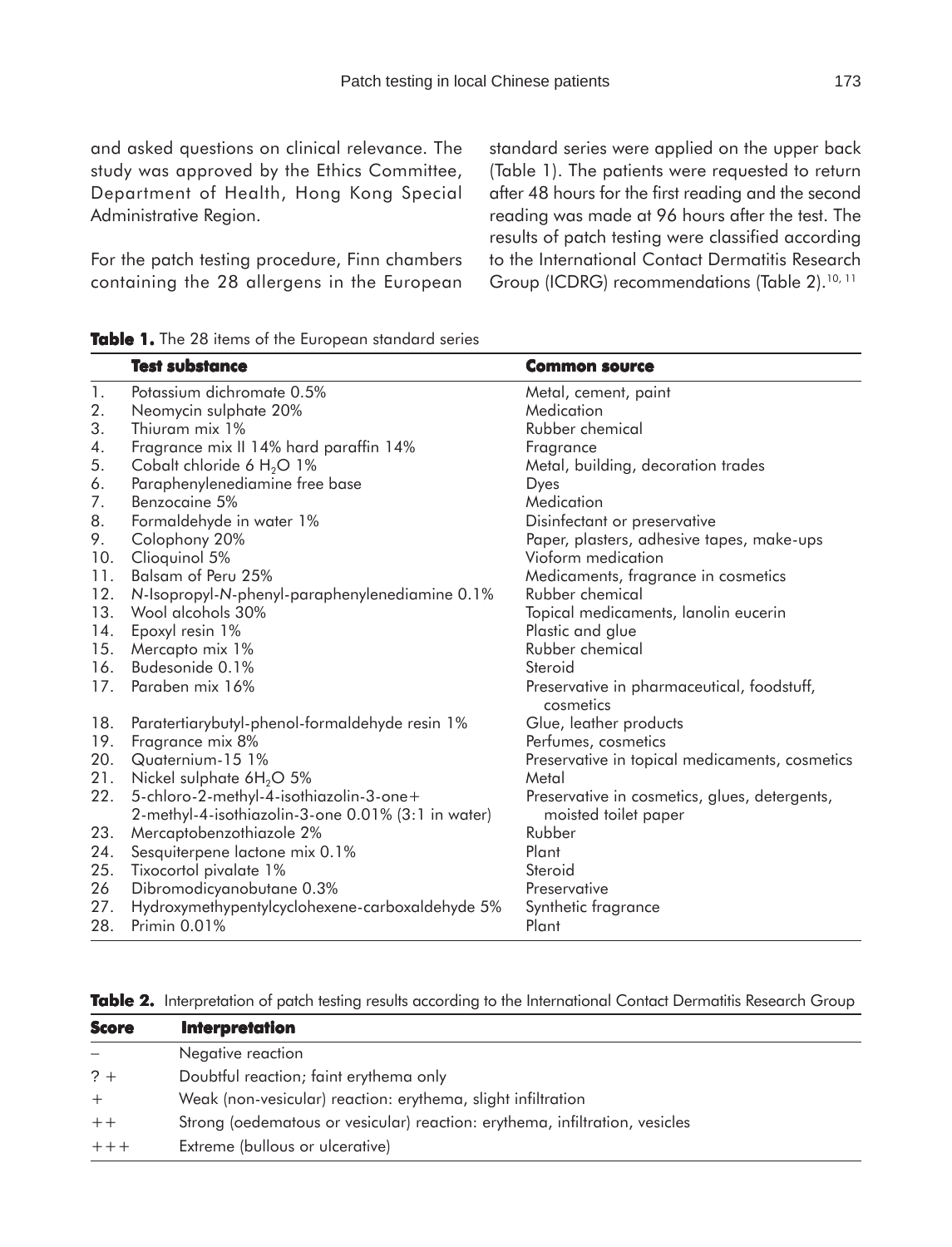During the interviews, patients who tested positive were asked to recall the allergens that were identified. Short or long forms of an allergen name, in Chinese or English, were all acceptable answers. For patients who could not name the allergen exactly, they would be asked if they could name the group that this specific allergen belonged to (Table 1). The ability to name the correct allergen or substance group was regarded as successful recall.

In this study, clinical relevance of an allergen was classified as follows:

- Definite relevance was defined when the allergen was found to be present in the patient's environment, the dermatitis corresponded to the point(s) of contact with the allergen and the dermatitis significantly improved upon isolation of the allergen or recurred with rechallenge.<sup>6</sup> Probable relevance was defined when the criteria for definite relevance was met except that no follow-up information was available and thus any improvement with isolation of allergen or condition after rechallenge could not be assessed.<sup>6</sup>
- Possible relevance referred to an allergen that only fulfilled one of the three criteria that defined definite relevance.<sup>6</sup>
- No relevance was defined when there had been no evidence of past or present exposure to a specific allergen.

In our study, sub-division of clinical relevance into past and current relevance was not made given the variable time lag from patch testing to interview.

#### *Statistical analysis*

Continuous data was presented as mean ± standard deviation or median with inter-quartile ranges (25th to the 75th percentiles) unless otherwise specified. Percentages were calculated for dichotomous variables. Group comparisons were made by Fisher's exact test or Pearson's chisquared  $(\chi^2)$  test for nominal variables and by Student's t-test or Mann-Whitney U test for continuous variables. All p-values were two-sided, values of less than 0.05 were considered statistically significant. SPSS for Windows version 20.0 (SPSS Inc., Chicago, IL, USA) was used for all statistical calculations.

#### **Results**

One hundred and forty-six valid patch testing reports and clinical records were reviewed. Successful interviews were made with 100 of them. For the remaining 46 cases, two refused interviews, one failed to understand the questions due to mental incompetency and 43 of them could not be contacted.

Of the 100 patients interviewed, the median age was 45.29 (standard deviation 15.28) and 74% of them were female. Sixty-eight patients (68%) had positive patch testing results (Table 3). Out of those sixty-eight patients who had positive patch testing results, 33 patients (48.5%) were reactive to one allergen only and 24 patients (35.3%) reacted to two allergens (Table 4). Patients tested positive did not differ in their age, gender, occupation, past medical history, personal or family history of atopy or drug allergy (Table 5). Face and hands were most commonly involved in our patch-tested subjects.

#### *Clinical relevance and recall of allergens*

A total of 122 allergens were identified in 68 patients who were interviewed and had at least one allergen identified in patch testing. They were asked to recall the allergens on the date of interview. The median time elapsed from patch testing to the date of interview was 22.37 months (inter-quartile range  $= 9.15 - 32.25$ ). Ninety-two (75.4%) of the 122 allergic items were successfully recalled. Fifty-six (45.9%) were definitely clinically relevant while forty-two (34.4%) were probably or possibly clinically relevant (Table 6).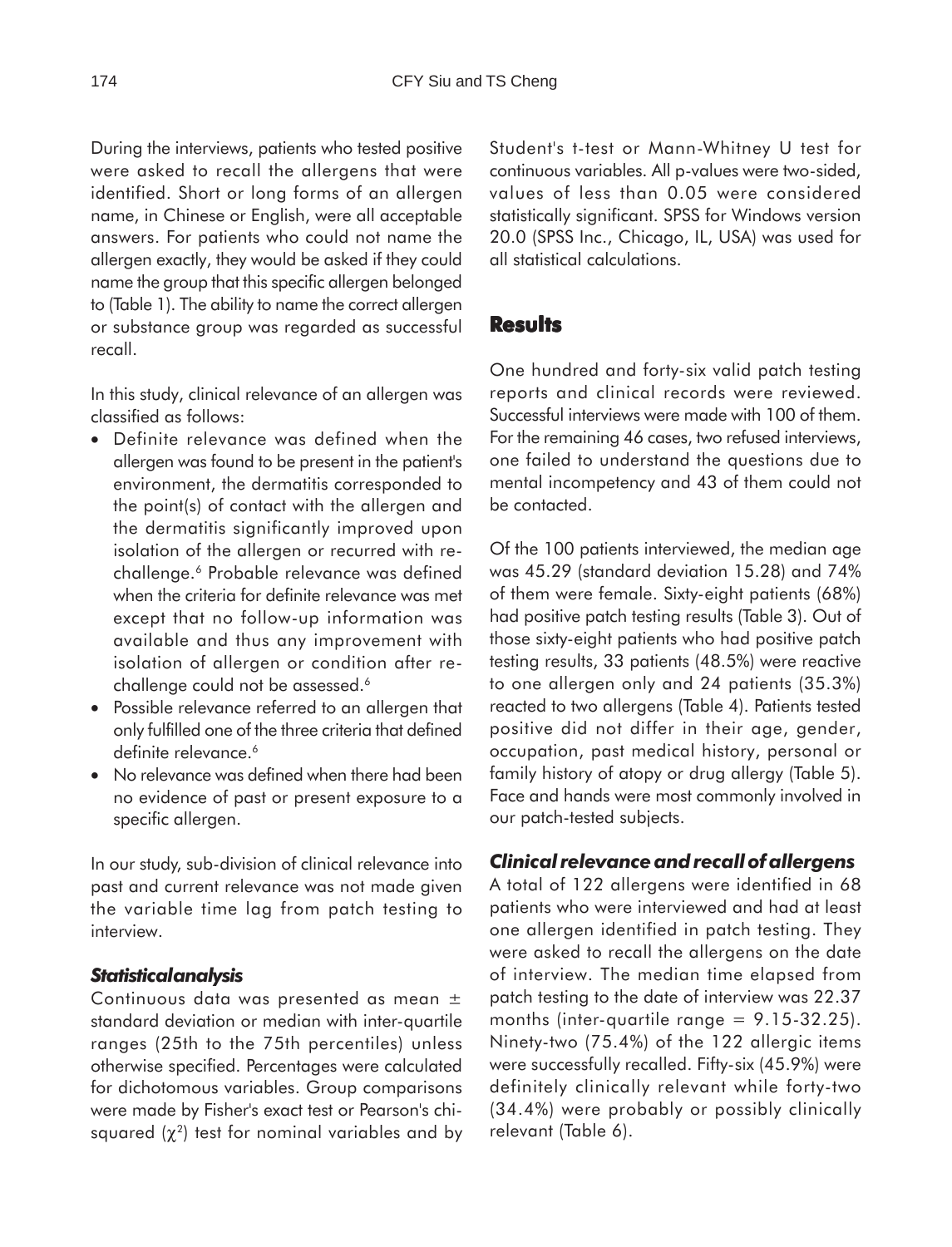## *Factors associated with successful recall of allergens*

Among the 68 patients (Table 7), fifty-seven had a successful recall. Forty-eight (70.6%) recalled all positive allergens identified in patch testing, nine (13.2%) recalled at least one of the identified allergens while eleven (16.2%) failed to recall any of the allergens found in patch testing. Despite similar time lag from patch testing to interview and similar number of allergens being identified

**Table 3.** Number of positive patch test in the 100 patients who were interviewed after patch testing

| Characteristic         | All $(n=100)$ | Female (n=74) | <b>Male (n=26)</b> |       |
|------------------------|---------------|---------------|--------------------|-------|
| Positive patch testing | 68 (68%)      | 49 (66.2%)    | 19 (73.1%)         | 0.628 |

**Table 4.** Number of allergens identified in the 68 patients who had positive patch tests

| <b>Number of allergens identified</b> | $(n=68)$      | Female $(n=49)$ | <b>Male (n=19)</b> | р     |
|---------------------------------------|---------------|-----------------|--------------------|-------|
| Median (IQR)[range]                   | $2(1-2)[1-7]$ | $1(1-2)[1-7]$   | $2(1-2)[1-4]$      | 0.236 |
| Absolute                              |               |                 |                    | 0.639 |
|                                       | 33 (48.5%)    | 26 (53.1%)      | 7(36.8%)           |       |
| $\mathcal{P}$                         | 24 (35.3%)    | 16 (32.7%)      | $8(42.1\%)$        |       |
| 3                                     | $6(8.8\%)$    | $4(8.2\%)$      | $2(10.5\%)$        |       |
| $\overline{4}$                        | 4 (5.9%)      | $2(4.1\%)$      | $2(10.5\%)$        |       |
|                                       | $1(1.5\%)$    | (2%)            |                    |       |

IQR=interquartile range

Table 5. Characteristics of the 100 patients who were interviewed after patch testing

|                              | <b>Patch testing results</b> |                        |                        |       |  |  |  |
|------------------------------|------------------------------|------------------------|------------------------|-------|--|--|--|
| <b>Characteristic</b>        | All (n=100)                  | <b>Positive (n=68)</b> | <b>Negative (n=32)</b> | p     |  |  |  |
| Age (year)                   | 45.29±15.28                  | $46.63 \pm 14.10$      | 42.44±17.43            | 0.202 |  |  |  |
| Female gender (%)            | 74 (74%)                     | 49 (72.1%)             | 25 (78.1%)             | 0.628 |  |  |  |
| Occupation                   |                              |                        |                        | 0.093 |  |  |  |
| Cleanser                     | 8(8%)                        | 7(10.3%)               | $1(3.1\%)$             |       |  |  |  |
| Construction                 | 3(3%)                        | $2(2.9\%)$             | $1(3.1\%)$             |       |  |  |  |
| Driver                       | 6(6%)                        | $3(4.4\%)$             | $3(9.4\%)$             |       |  |  |  |
| Hairdressing or beauty salon | 4(4%)                        | 4 (5.9%)               | $0(0\%)$               |       |  |  |  |
| Health worker                | 8(8%)                        | 7(10.3%)               | $1(3.1\%)$             |       |  |  |  |
| Housewife                    | 20 (20%)                     | 13 (19.1%)             | $7(21.9\%)$            |       |  |  |  |
| Office worker                | 25 (25%)                     | 18 (26.5%)             | $7(21.9\%)$            |       |  |  |  |
| Retired or unemployed        | 5(5%)                        | $3(4.4\%)$             | $2(6.2\%)$             |       |  |  |  |
| Student                      | $9(9\%)$                     | $2(2.9\%)$             | $7(21.9\%)$            |       |  |  |  |
| Others                       | 12 (12%)                     | $9(13.2\%)$            | $3(9.4\%)$             |       |  |  |  |
| Past medical history         | 36 (36%)                     | 29 (42.6%)             | 7(21.9%)               | 0.127 |  |  |  |
| Personal history of atopy    | 41 (41%)                     | 27 (39.7%)             | 14 (43.8%)             | 0.747 |  |  |  |
| Family history of atopy      | 49 (49%)                     | 34 (50%)               | 15 (46.9%)             | 0.739 |  |  |  |
| History of drug allergy      | 10 (10%)                     | 7(10.3%)               | $3(9.4\%)$             | 0.365 |  |  |  |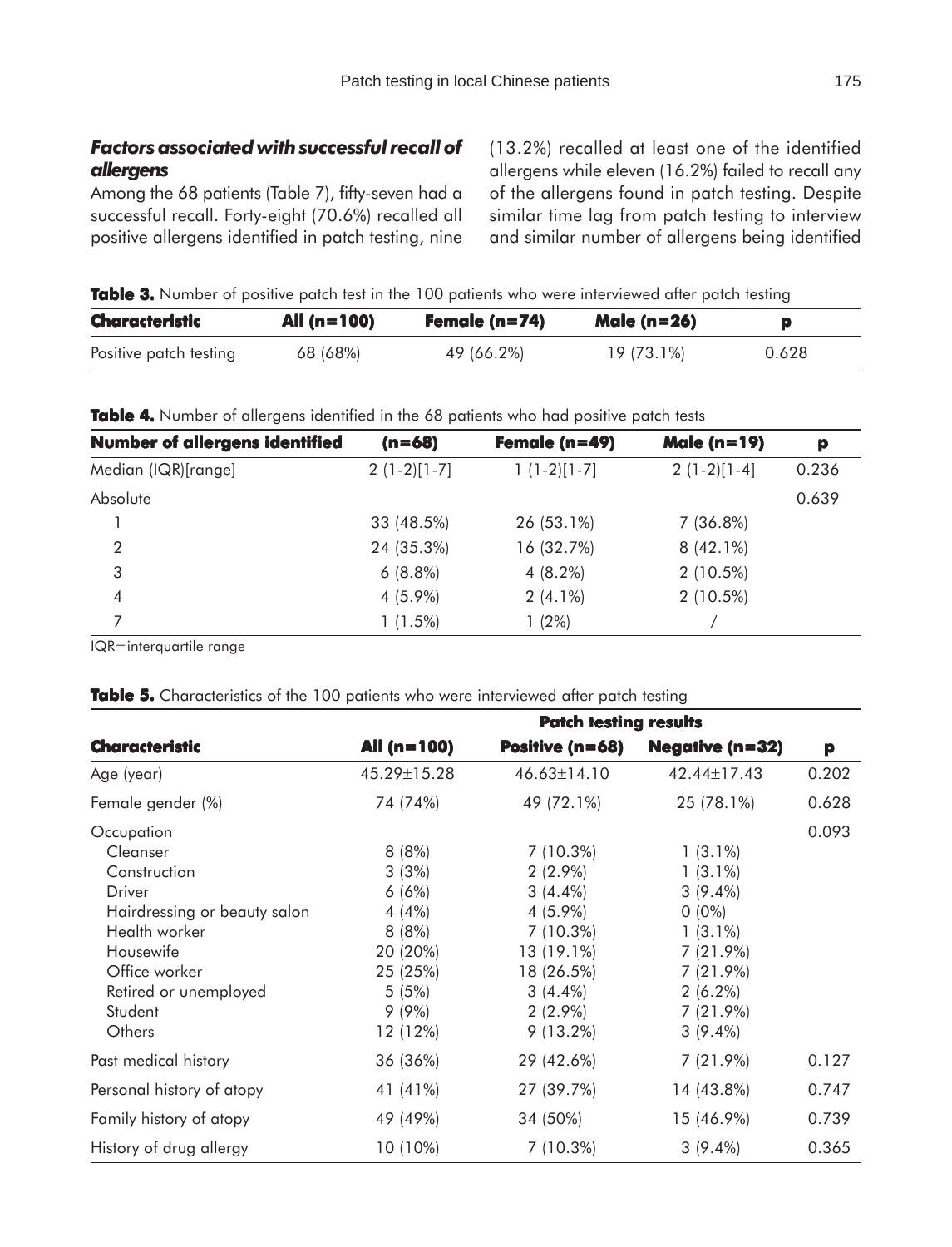| <b>Allergens 1-28</b> |                                                                                                        | Number of             | Number of                          | <b>Clinical relevance (%)</b> |                                   |             |
|-----------------------|--------------------------------------------------------------------------------------------------------|-----------------------|------------------------------------|-------------------------------|-----------------------------------|-------------|
|                       | (European standard series)                                                                             | positive<br>reactions | allergens<br>able to<br>recall (%) | <b>Definite</b>               | <b>Probable</b><br>or<br>possible | No          |
| 1.                    | Potassium dichromate 0.5%                                                                              | 1                     | $1(100\%)$                         | $1(100\%)$                    |                                   |             |
| 2.                    | Neomycin sulphate 20%                                                                                  | 6                     | 2(33.3%)                           | $\sqrt{2}$                    | $3(50\%)$                         | $3(50\%)$   |
| 3.                    | Thiuram mix 1%                                                                                         | 7                     | 6(85.7%)                           | 6(85.7%)                      | $\sqrt{2}$                        | 1(14.3%)    |
| 4.                    | Fragrance mix II 14% hard paraffin 14%                                                                 | 6                     | $6(100\%)$                         | 5(83.3%)                      | 1(16.7%)                          | $\sqrt{2}$  |
| 5.                    | Cobalt chloride 6H <sub>2</sub> O 1%                                                                   | 7                     | 6(85.7%)                           | $3(42.9\%)$                   | $3(42.9\%)$                       | 1(14.3%)    |
| 6.                    | Paraphenylenediamine free base                                                                         | 8                     | 6(75%)                             | 6(75%)                        | 2(25%)                            |             |
| 7.                    | Benzocaine 5%                                                                                          |                       | $\sqrt{2}$                         | $\sqrt{2}$                    | Γ                                 |             |
| 8.                    | Formaldehyde in water 1%                                                                               | 4                     | 1(25%)                             | 1(25%)                        | 1(25%)                            | $2(50\%)$   |
| 9.                    | Colophony 20%                                                                                          | 6                     | 4(66.7%)                           | 1(16.7%)                      | 4 (66.7%)                         | 1(16.7%)    |
|                       | 10. Clioquinol 5%                                                                                      |                       |                                    |                               | $\sqrt{2}$                        | Τ           |
|                       | 11. Balsam of Peru 25%                                                                                 | 3                     | 2(66.7%)                           | $1(33.3\%)$                   | $1(33.3\%)$                       | 1(33.3%)    |
|                       | 12. N-Isopropyl-N-phenyl-<br>paraphenylenediamine 0.1%                                                 | 2                     | $1(50\%)$                          | $1(50\%)$                     | $\sqrt{2}$                        | $1(50\%)$   |
|                       | 13. Wool alcohols 30%                                                                                  |                       |                                    |                               |                                   |             |
|                       | 14. Epoxyl resin 1%                                                                                    |                       |                                    |                               |                                   |             |
|                       | 15. Mercapto mix 1%                                                                                    |                       | $1(100\%)$                         | 1 (100%)                      |                                   |             |
|                       | 16. Budesonide 0.1%                                                                                    | $\overline{2}$        | 2 (100%)                           | $\sqrt{2}$                    | $2(100\%)$                        |             |
|                       | 17. Paraben mix 1%                                                                                     | 3                     | $1(33.3\%)$                        | $1(33.3\%)$                   | 1(33.3%)                          | 1(33.3%)    |
|                       | 18. Paratertiarybutyl-phenol-formaldehyde<br>resin 1%                                                  |                       | $1(100\%)$                         | $\sqrt{2}$                    | $1(100\%)$                        |             |
|                       | 19. Fragrance mix 8%                                                                                   | 20                    | 13 (65%)                           | 9(45%)                        | 7(35%)                            | 4 (20%)     |
|                       | 20. Quaternium-15 1%                                                                                   | $\sqrt{2}$            |                                    |                               |                                   |             |
|                       | 21. Nickel sulphate 6H <sub>2</sub> O 5%                                                               | 30                    | 29 (96.7%)                         |                               | 14 (46.7%) 11 (36.7%)             | 5(16.7%)    |
|                       | 22. 5-chloro-2-methyl-4-isothiazolin-3-one+<br>2-methyl-4-isothiazolin-3-one 0.01%<br>$(3:1$ in water) | 10                    | 7 (70%)                            | 4 (40%)                       | $3(30\%)$                         | $3(30\%)$   |
|                       | 23. Mercaptobenzothiazole 2%                                                                           |                       | $1(100\%)$                         | 1 (100%)                      |                                   |             |
|                       | 24. Sesquiterpene lactone mix 0.1%                                                                     |                       |                                    |                               |                                   |             |
|                       | 25. Tixocortol pivalate 1%                                                                             |                       |                                    |                               |                                   |             |
|                       | 26. Dibromodicyanobutane 0.3%                                                                          |                       | $1(33.3\%)$                        |                               | 2(66.7%)                          | $1(33.3\%)$ |
|                       | 27. Hydroxymethypentylcyclohexene-<br>carboxaldehyde 5%                                                |                       | $1(100\%)$                         | $1(100\%)$                    |                                   |             |
|                       | 28. Primin 0.01%                                                                                       |                       |                                    |                               |                                   |             |
|                       | All of allergens 1-28 (European standard series) 122                                                   |                       | 92 (75.4%)                         |                               | 56 (45.9%) 42 (34.4%) 24 (19.7%)  |             |

Table 6. Recall and clinical relevance of 122 allergens identified in 68 patients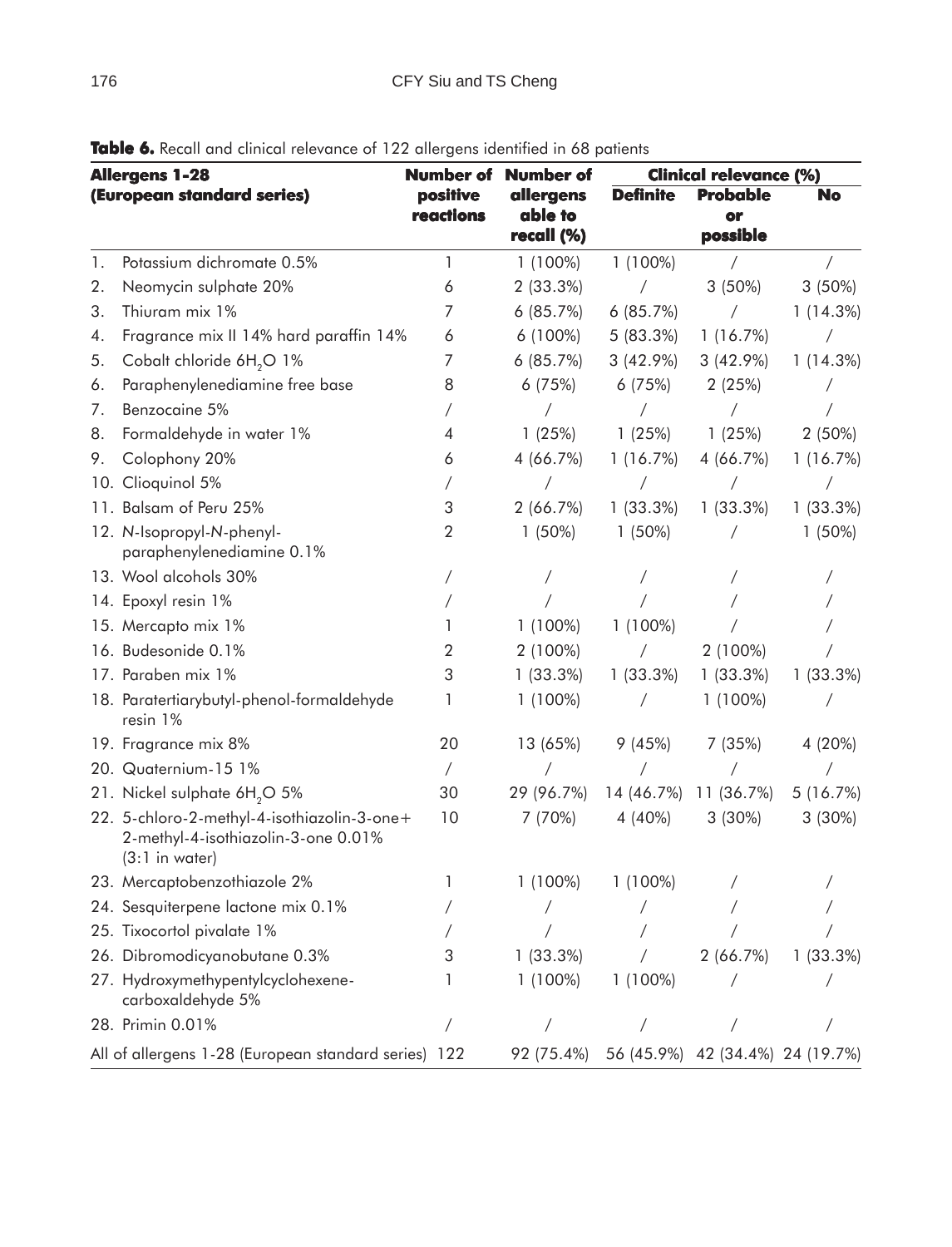|                                               |                    | <b>Recall of the allergen(s) identified</b> |                     |       |  |  |
|-----------------------------------------------|--------------------|---------------------------------------------|---------------------|-------|--|--|
|                                               | All                | <b>Partially or all</b>                     | <b>None</b>         | p     |  |  |
|                                               | $(n=68)$           | $(n=57)$                                    | $(n=11)$            |       |  |  |
| Female gender (%)                             | 49 (72.1%)         | 44 (77.2%)                                  | 5(45.5%)            | 0.061 |  |  |
| Age (year)                                    | $46.63 \pm 14.10$  | 45.95±12.92                                 | 50.18±19.53         | 0.503 |  |  |
| Median months (IQR) from test<br>to interview | 22.37 (9.15-32.25) | 19.17 (8.72-33.24)                          | 24.60 (22.27-29.73) | 0.355 |  |  |
| Number of allergen(s) identified              |                    |                                             |                     | 0.656 |  |  |
|                                               | 33 (48.5%)         | 26 (45.6%)                                  | $7(63.6\%)$         |       |  |  |
| $\overline{2}$                                | 24 (35.3%)         | 21 (36.8%)                                  | 3(27.3%)            |       |  |  |
| 3                                             | $6(8.8\%)$         | $6(10.5\%)$                                 |                     |       |  |  |
| $\overline{4}$                                | 4 (5.9%)           | $3(5.3\%)$                                  | $1(9.1\%)$          |       |  |  |
| 7                                             | $1(1.5\%)$         | $1(1.8\%)$                                  |                     |       |  |  |
| Education                                     |                    |                                             |                     | 0.040 |  |  |
| Primary                                       | 12 (17.6%)         | 7(12.3%)                                    | 5(45.5%)            |       |  |  |
| Secondary                                     | 38 (55.9%)         | 34 (59.6%)                                  | $4(36.4\%)$         |       |  |  |
| Tertiary                                      | 15 (22.1%)         | 14 (24.6%)                                  | $1(9.1\%)$          |       |  |  |

**Table 7.** Differences in patients who could and could not recall the allergens identified in patch testing

IQR=interquartile range

in patch testing, patients who were unable to recall the allergens were more likely to be of a lower educational level. Notably, age and gender did not appear to be predictive factors.

## **Discussion**

## *Common allergens noted in our patch testing study*

Nickel, fragrance, preservative and PPD are the commonest allergens found in patch testing.

Nickel has consistently been the commonest contact allergen detected in patients patch-tested for suspected allergic contact dermatitis.<sup>12,13</sup> It is present in drinking water, coins, spectacle frames, dental fillings and prostheses, buttons, zippers, jewellery, tools, alkaline batteries, insecticides, fuel additives, dyes, nickel plated items and some foods.

Some ingredients of cosmetic products were frequently labelled as "perfumes", "colognes" "aroma chemicals" or "essential oils" instead of the specific names. In addition, a quote of "unscented", "hypoallergenic" or even "fragrance-free" in product labels does not really guarantee that the product is truly free of all fragrances.<sup>14</sup> Some companies label their products as "fragrance-free" though they still contain natural fragrances.<sup>15</sup> A knowledge of these facts is important when educating our patients on allergen avoidance.

For preservatives, Kathon CG, a cosmetic preservative containing 5-chloro-2-methyl-4 isothiazolin-3-one and 2-methyl-4-isothiazolin-3 one as active ingredients, was identified as an important allergen in local Chinese patients<sup>16,17</sup> and Taiwan hairdressers.18 It exists in cosmetics and toiletries, causing contact sensitisation.<sup>19</sup> Even moisturising cream may contain this ingredient that causes contact dermatitis.

Paraphenylenediamine is an organic aromatic amine present in hair dyes.<sup>20</sup> It is used for restoring dark hair colour<sup>21</sup> and is chemically related to other para-amino compounds.22 A positive patch test reaction to PPD should alert the physician of the possibility of cross reactivity with a group of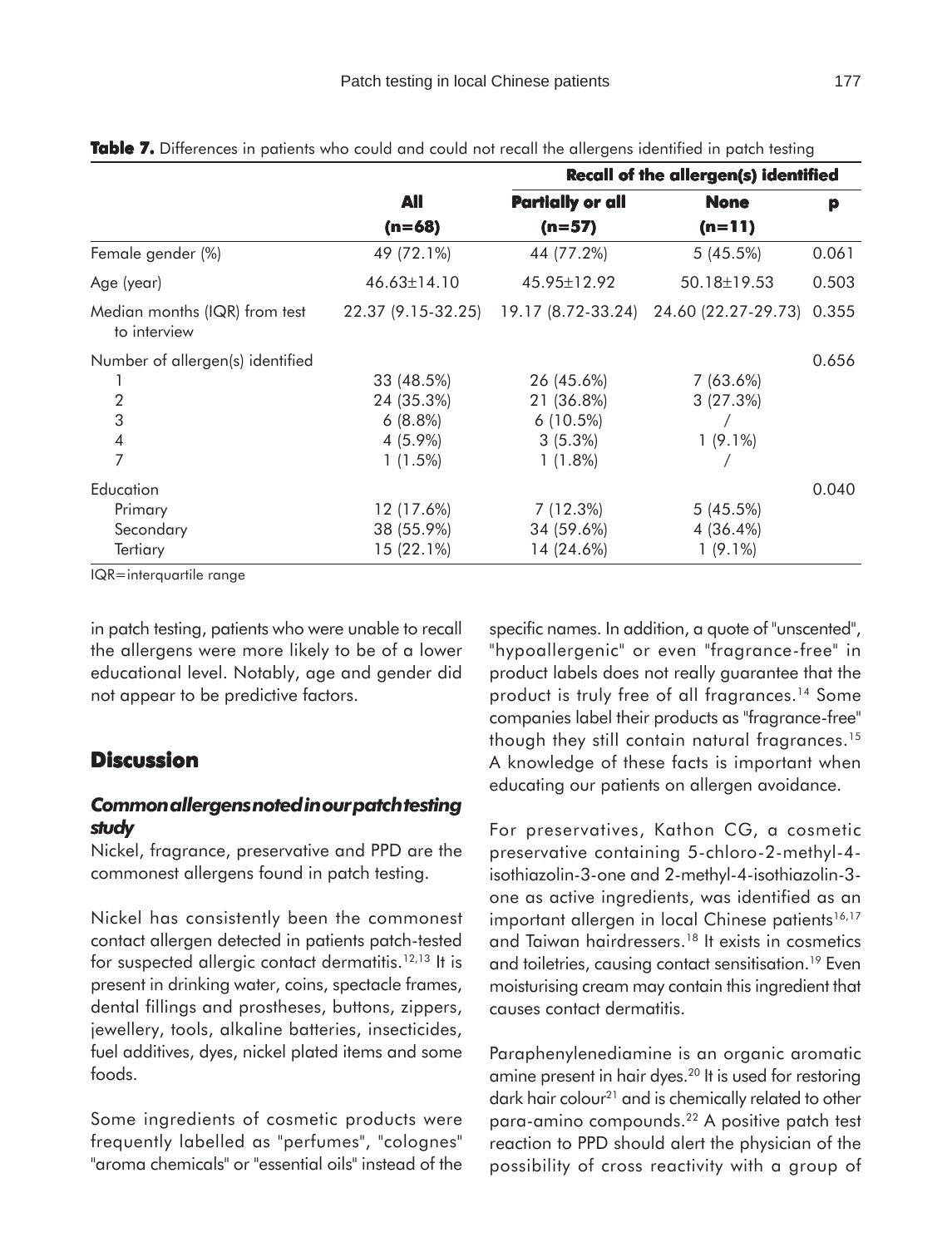immunochemically-related substances such as local anaesthetics and other chemicals with an amino group in the "para" position and therefore caution is needed.

#### *Clinical relevance*

Exploring the clinical history including exposure, time course, relapse, and locations of the patient's current dermatitis are crucial in determining the clinical relevance of the patch result. A detailed review of the presence of the allergen in the patient's home and working environment should be done as well as a thorough review on the use of cosmetics or skin-care products, occupation and hobbies.<sup>14</sup>

Clinical relevance may differ between identified allergens. In a study performed in Singapore, the allergens most likely to have present or past relevance were nickel sulphate (79% relevance), PPD (76% relevance), colophonium (73%), cobalt chloride (68%) and potassium dichromate  $(67\%)$ .<sup>7</sup>

In our study, due to the small sample size, we were not able to make a conclusive comment on the 'most relevant' allergen(s). However, for the most common allergens identified, all of them were associated with high clinical relevance (either definite or probable/possible relevance). More importantly, the overall clinical relevance was as high as 80.3%. This figure implies that the current, 28-item European series suits the local purpose of performing patch testing, though inevitably as in elsewhere, we may miss allergens that are not included in the series.

It is prudent to assess the significance or relevance at the time of final reading and provide the patient with a list of allergens to avoid. Extended followup may be necessary for accurate determination of the clinical relevance of allergens, especially in those circumstances in the patient's condition has not improved.23 In this study, the median duration from patch testing to interview was 22.37 months. This time interval was likely to be

long enough for patients to observe the relevance of the identified allergen(s) to the dermatitis.

Some patients do not have dermatitis upon exposure to an allergen despite a positive patch test reaction.7,21 The absence of clinical relevance may be explained by the concept of clinical tolerance in which repeated exposures to low concentration of an allergen for short durations do not elicit dermatitis.21 On the contrary, longer contact time and exposure to higher concentration of an allergen, as in patch testing, can trigger an elicitation response that results in a positive reaction.

Another possible explanation for doubtful clinical relevance of allergens is a false positive reaction. False positive reactions can be due to positive reaction against test vehicles or adhesive tape, pressure effect of tapes, impurities of the test substances, too high a concentration of the test substances and "angry back syndrome".<sup>24,25</sup>

#### *Recall of allergens*

Patch testing loses its value if education is not complete. A knowledge of established contact allergies is crucial to the patients in order to improve the prognosis.<sup>9</sup> In our study, patients with lower educational level were noted to have poor recall of the allergens. This patient group may be specifically targeted for education and periodic review.

The names of most allergens are difficult to remember.14 On average, only 50% of the relevant allergens found in patch testing could be successfully recalled by patients.<sup>8</sup> It is possible that patients can only remember the more well-known allergens or those allergens proven to be clinically relevant to their skin condition. It is natural for a patient to forget the allergens to which he/she was not exposed to since these would be irrelevant.

Giving handouts detailing the names of the identified allergens, their synonyms, and common routes of encounter in daily life is often helpful.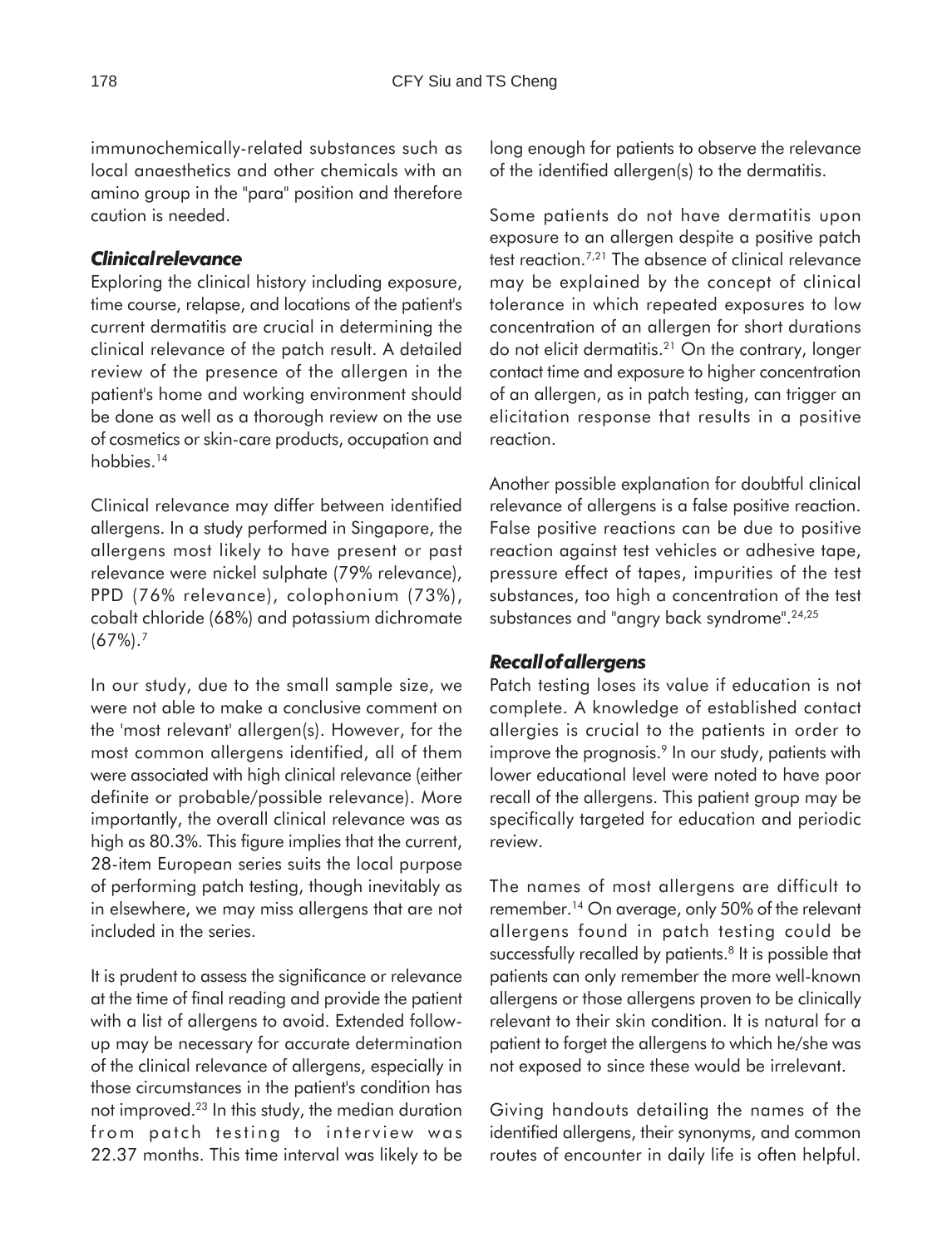Such a written reminder is the starting point that enables a patient to search for the allergens in their homes and working environment.<sup>26</sup> In some instances, it may be better for the patients to remember the substance group rather than the specific chemical name which may not appear in commercial product labels.<sup>9</sup>

Nevertheless, a written information sheet should never substitute a face-to-face education, which is a foundation for successful allergen avoidance. Relevant allergens should be discussed in detail. Practical, tailor-made avoidance strategies should be formulated. In fact, patients perceived verbal advice to be better understood than written information.27 A thorough review of the products used by the patient in the office can be very helpful. This process helps the patients to practise labelreading and in identifying products with causative allergens.

## *Limitations*

This study was a retrospective analysis of patch testing in a single public dermatology clinic, thus there is an inherent limitation when attempting generalisation of the results to the whole territory. However, as FLITC serves a population of  $\sim$ 1,300,000 in the Eastern and Northern districts of the New Territories, this study should provide a fair estimate of the situation in Hong Kong.

Many factors influenced the accuracy of our data of patch testing in Hong Kong. Among those was how a dermatologist selects patients for patch testing.28,29 Case selection in our study was at the full discretion of the attending clinician. Furthermore, the recruitment of subjects for interview in this study was on a voluntary basis and report bias was inevitable. Conversely, some patients who had patch testing done a number of years ago were not included into this study since they had defaulted follow-up and could not be traced. In addition, the long time lag between patch testing and interview was a possible source of recall bias.

# **Conclusion**

In this study, nickel sulphate, fragrance mix, 5-chloro-2-methyl-4-isothiazolin-3-one+ 2-methyl-4-isothiazolin-3-one 0.01% (3:1 in water) and PPD were the commonest allergens identified.

The overall 80.3% clinical relevance of the tested allergens suggested that the current European series is a suitable baseline panel in our service. Patients with persistent symptoms after patch testing might be the potential candidates for testing with other screening series after excluding other causes of dermatitis. The recall rate of 75.4% of allergen items was satisfactory but there was reduced recall rate in patients with a lower educational level. Extra work and alternative strategy should be focused on this group of patients to enhance recall so as to achieve a better avoidance of the allergens.

# **References**

- 1. Bourke J, Coulson I, English J. Guidelines for the management of contact dermatitis: an update. Guidelines for the management of contact dermatitis: an update. Br J Dermatol 2009;160:946-54.
- 2. Nethercott JR, Holness DL. Validity of patch test screening trays in the evaluation of patients with allergic contact dermatitis. J Am Acad Dermatol 1989;21:568.
- 3. Lee TY, Lam TH. Patch testing of 490 patients in Hong Kong. Contact Dermatitis 1996;35:23-6.
- 4. Lam WS, Chan LY, Ho SC, Chong LY, So WH, Wong TW. A retrospective study of 2585 patients patch tested with the European standard series in Hong Kong (1995-99). Int J Dermatol 2008;47:128-33.
- 5. Basketter DA, White IR. Diagnostic patch testing- does it have a wider relevance? Contact Dermatitis 2012;67:1-2.
- 6. Jacob SE, Brod B, Crawford GH. Clinically relevant patch test reactions in children--a United States based study. Pediatr Dermatol 2008;25:520-7.
- 7. Goon AT, Goh CL. Relevance of positive patch test reactions in patients attending a dermatology tertiary referral centre. Contact Dermatitis 2003;49:255-7.
- 8. Scalf LA, Genebriera J, Davis MD, Farmer SA, Yiannias JA. Patients' perceptions of the usefulness and outcome of patch testing. J Am Acad Dermatol 2007;56:928-32.